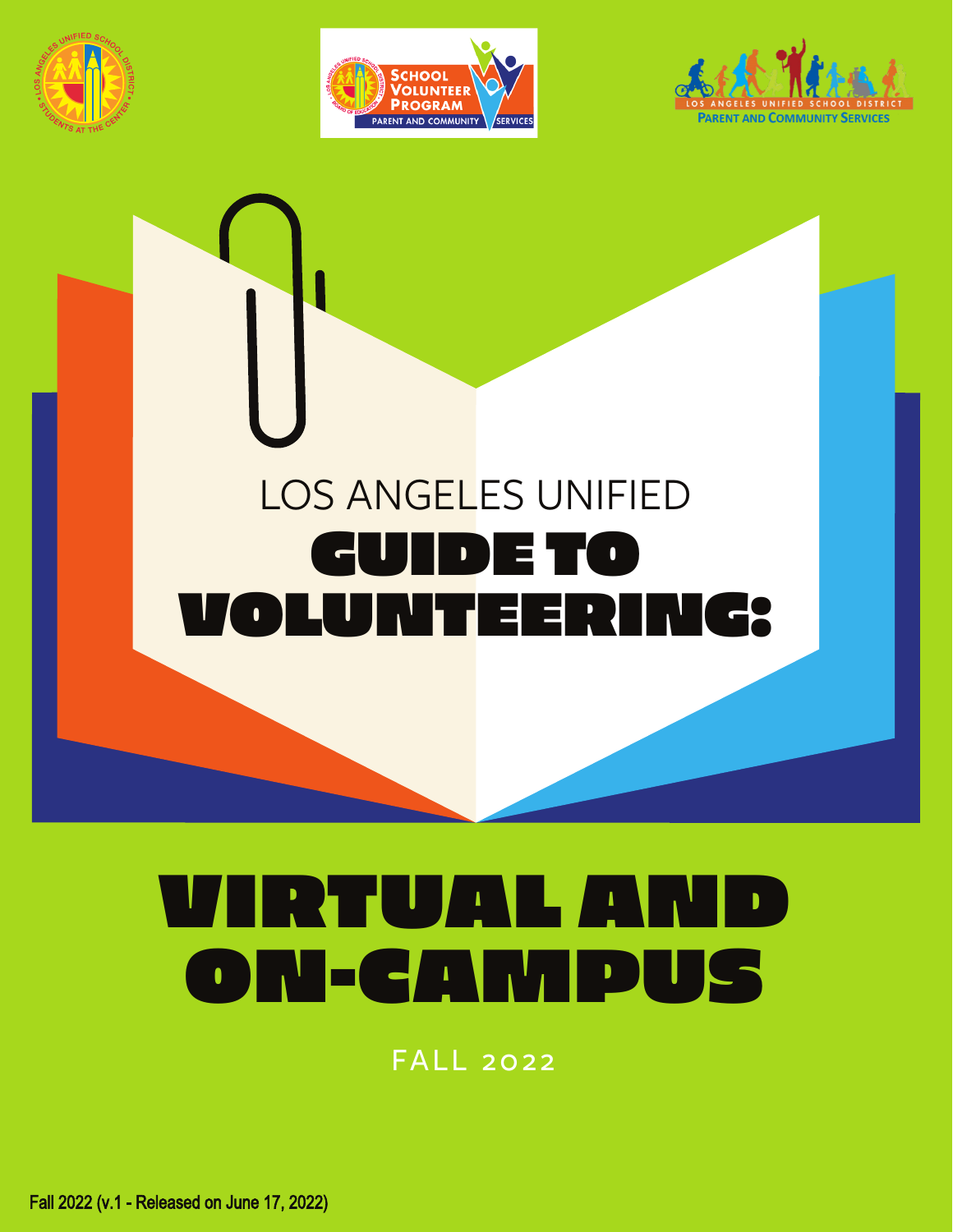The Los Angeles Unified welcomes prospective parent and community volunteers to the 2022-2023 school year and extends gratitude for the service provided to our classrooms, campuses, and offices, in addition to mentoring, providing student services, and supporting campus beautification. Los Angeles Unified will also continue to offer virtual volunteer opportunities. This guide provides general information and answers to frequently asked questions. We invite you to visit the Office of Parent and Community Services' volunteer site, **https://achieve.lausd.net/Page/10443**, to learn more.

# **How can I become a volunteer in the Los Angeles Unified?**



Before applying, it is recommended that you reach out to the school or office where you wish to volunteer. Ensure that there are available opportunities based on your preferred assignment. CA Education Code section 51101 states that parents have the right to "volunteer their time and resources for the improvement of school facilities and school programs." The expectation communicated in the law is for all schools to offer equal access to volunteer for prospective volunteers.

Next, use your Parent Portal account or create a new log-in identity with Los Angeles Unified by visiting **https://volunteerapp.lausd.net**. See page 4 of this document for detailed steps to follow for this process. Please note that filling out an application to volunteer does not guarantee volunteer placement.

#### **What safety precautions will a volunteer be asked to fulfill beginning on the first day of school?**



Los Angeles Unified continues to uphold the highest standards of health and safety. On-campus volunteers must have approved proof of full COVID-19 vaccination in the Daily Pass before providing volunteer services. Volunteers must also complete the daily health screening and get a Daily Pass QR code scanned each day of service. The Los Angeles Unified is implementing the "response testing" protocol and will provide take-home Rapid Antigen test as appropriate. If you're identified as a close contact, notify the campus and request a rapid test. Follow district

procedures and monitor your health for potential symptoms. You may continue to volunteer as long as you remain asymptomatic. See page 2 for more detailed information about COVID-19 vaccination requirements. For assistance, volunteers may contact their school or Los Angeles Unified Family Hotline at 213-443-1300. Incomplete volunteer applications, e.g. those missing a District approved COVID-19 vaccination upload, will be deactivated after 45 calendar days. The applicant and the school will be notified prior to deactivation.

# **What can VIRTUAL volunteers do?**

| . .<br>__<br>--<br>--<br>-<br>the contract of the contract of the |  |
|-------------------------------------------------------------------|--|
|                                                                   |  |

- **Assist with the preparation of teacher projects in a manner that does not require student interaction, e.g.** compiling a list of online books available through the Los Angeles Public Library.
- **Edit/proof-read documents.**
- Create or recreate digital documents.

# **What can ON-CAMPUS volunteers do?**

- **Assist families by providing information and guidance at campus main entrances.**
- **Assist as a playground volunteer.**
- **Assist with compiling packets/materials in the office.**
- Provide support from the Parent and Family Center.
- **Assist in the classroom.**
- **Assist in dining facilities/cafeteria.**
- **EXTENDING Assist students with college applications, mentoring and enrichment services.**

For other on-campus opportunities, school staff may contact Local District Parent and Community Engagement (PACE) and Office of Parent and Community Services at **families@lausd.net**.

Please contact the site where you would like to volunteer to see what specific volunteer opportunities are available.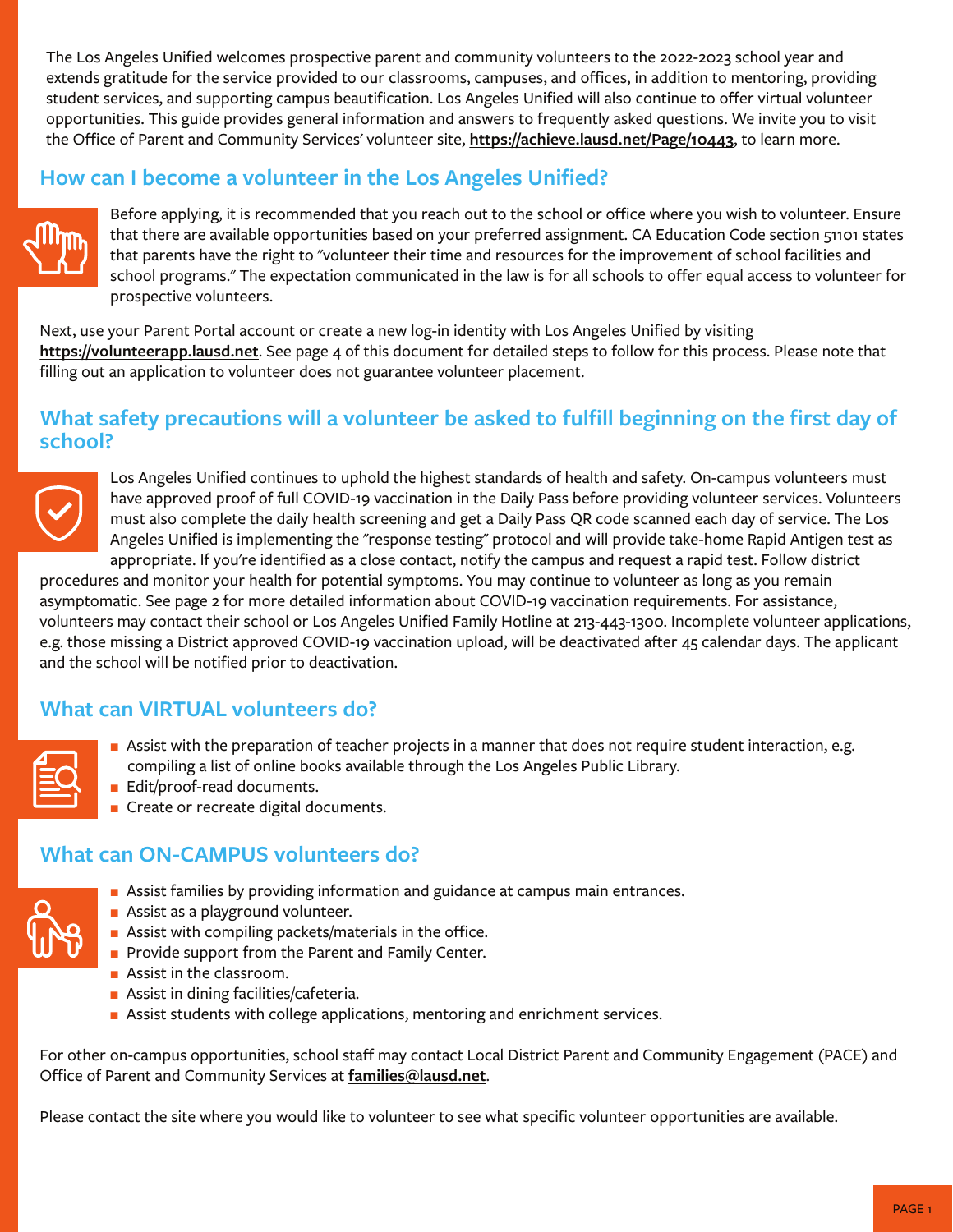# **Is COVID-19 vaccination a requirement to volunteer ON-CAMPUS?**



Yes. On-campus volunteers must upload proof of full COVID-19 vaccination and have the documentation approved by the District in the LAUSD Daily Pass. For steps on how to upload proof of COVID-19 vaccination, see page 3. COVID-19 vaccination requirements may change depending on local, state, and federal guidance and District policy. When applying online, all on-campus volunteer applicants will be asked to accept a liability waiver in the event they contract COVID-19. To find a COVID-19 vaccination location, visit County of Los Angeles website

at **http://publichealth.lacounty.gov/acd/ncorona2019/vaccine/hcwsignup**/.

#### **What other clearances are necessary to volunteer ON-CAMPUS?**



On-campus volunteers must be cleared through the online CA Megan's Law website, have a valid Tuberculosis (TB) clearance date and must submit a Daily Pass each day they will be on campus. Volunteers whose duties fall into the Tier III category will also need fingerprints through a District-approved site. For assistance, contact your school site or the Los Angeles Unified Family Hotline at 213-443-1300.

# **What are the VIRTUAL and ON-CAMPUS volunteer requirements?**

| <b>ON-CAMPUS</b>                                                                                                                                                                                                                                                                                                                                                                                                                                                                                                                                                                                       | <b>ON-CAMPUS</b>                                                                                                                                                                                                                                                                                                                                                                                                                                                                                                                    | <b>ON-CAMPUS</b>                                                                                                                                                                                                                                                                                                                                                                                                                                                                                                                                 | <b>AT HOME OR VIRTUAL</b>                                                                                                                                                                                                                                                                     |
|--------------------------------------------------------------------------------------------------------------------------------------------------------------------------------------------------------------------------------------------------------------------------------------------------------------------------------------------------------------------------------------------------------------------------------------------------------------------------------------------------------------------------------------------------------------------------------------------------------|-------------------------------------------------------------------------------------------------------------------------------------------------------------------------------------------------------------------------------------------------------------------------------------------------------------------------------------------------------------------------------------------------------------------------------------------------------------------------------------------------------------------------------------|--------------------------------------------------------------------------------------------------------------------------------------------------------------------------------------------------------------------------------------------------------------------------------------------------------------------------------------------------------------------------------------------------------------------------------------------------------------------------------------------------------------------------------------------------|-----------------------------------------------------------------------------------------------------------------------------------------------------------------------------------------------------------------------------------------------------------------------------------------------|
| <b>TIER I VOLUNTEER</b>                                                                                                                                                                                                                                                                                                                                                                                                                                                                                                                                                                                | <b>TIER II VOLUNTEER</b>                                                                                                                                                                                                                                                                                                                                                                                                                                                                                                            | <b>TIER III VOLUNTEER</b>                                                                                                                                                                                                                                                                                                                                                                                                                                                                                                                        | <b>TIER IV VOLUNTEER</b>                                                                                                                                                                                                                                                                      |
| <b>Single Event*</b>                                                                                                                                                                                                                                                                                                                                                                                                                                                                                                                                                                                   | <b>Virtual Volunteer via</b>                                                                                                                                                                                                                                                                                                                                                                                                                                                                                                        | <b>Virtual Volunteer in</b>                                                                                                                                                                                                                                                                                                                                                                                                                                                                                                                      | <b>No Student or Virtual</b>                                                                                                                                                                                                                                                                  |
| <b>Volunteer</b>                                                                                                                                                                                                                                                                                                                                                                                                                                                                                                                                                                                       | <b>Online Learning</b>                                                                                                                                                                                                                                                                                                                                                                                                                                                                                                              | <b>Breakout Rooms</b>                                                                                                                                                                                                                                                                                                                                                                                                                                                                                                                            | <b>Classroom Contact</b>                                                                                                                                                                                                                                                                      |
| <b>REQUIRED:</b><br>Upload proof of COVID-19<br>vaccination, California<br>Megan's Law Website<br><b>Clearance and Signed</b><br><b>Liability Waiver</b><br>Does not require<br><b>Fingerprint Clearance</b><br>Must be directly supervised<br>at ALL times by school staff.<br>Single Event* Application and<br><b>Volunteer Commitment</b><br>Form are submitted to the<br>principal for approval.<br>Tier I volunteer application<br>cannot be used for overnight<br>events.<br>Must complete a Daily Pass<br>for the day of service.<br>*Volunteers for one day only in the<br>entire school year. | <b>REQUIRED:</b><br>Upload proof of COVID-19<br>vaccination (on-campus<br>only), California Megan's Law<br>Website Clearance, TB<br>Clearance, Signed Liability<br>Waiver<br>Does not require<br><b>Fingerprint Clearance</b><br>Must be directly supervised<br>at ALL times by school staff.<br>Volunteers must fill out the<br>Volunteer Application on the<br>District's on-line Volunteer<br>Management System and<br>sign the Volunteer<br>Commitment Form.<br>Must complete a Daily Pass<br>each day of on-campus<br>service. | <b>REQUIRED:</b><br>Upload proof of COVID-19<br>vaccination, (on-campus<br>only), California Megan's Law<br><b>Website Clearance, TB</b><br>Clearance (on-campus only),<br>Signed Liability Waiver,<br><b>Fingerprint Clearance</b><br>Must be directly supervised<br>at ALL times by school staff.<br>Volunteers must fill out the<br>Volunteer Application on the<br>District's on-line Volunteer<br>Management System and<br>sign the Volunteer<br><b>Commitment Form.</b><br>Must complete a Daily Pass<br>each day of on-campus<br>service. | <b>REQUIRED:</b><br>California Megan's Law<br><b>Website Clearance</b><br>Does not require<br><b>Fingerprint Clearance</b><br>Volunteers must fill out the<br>Volunteer Application on the<br>District's on-line Volunteer<br>Management System and<br>sign the Volunteer<br>Commitment Form. |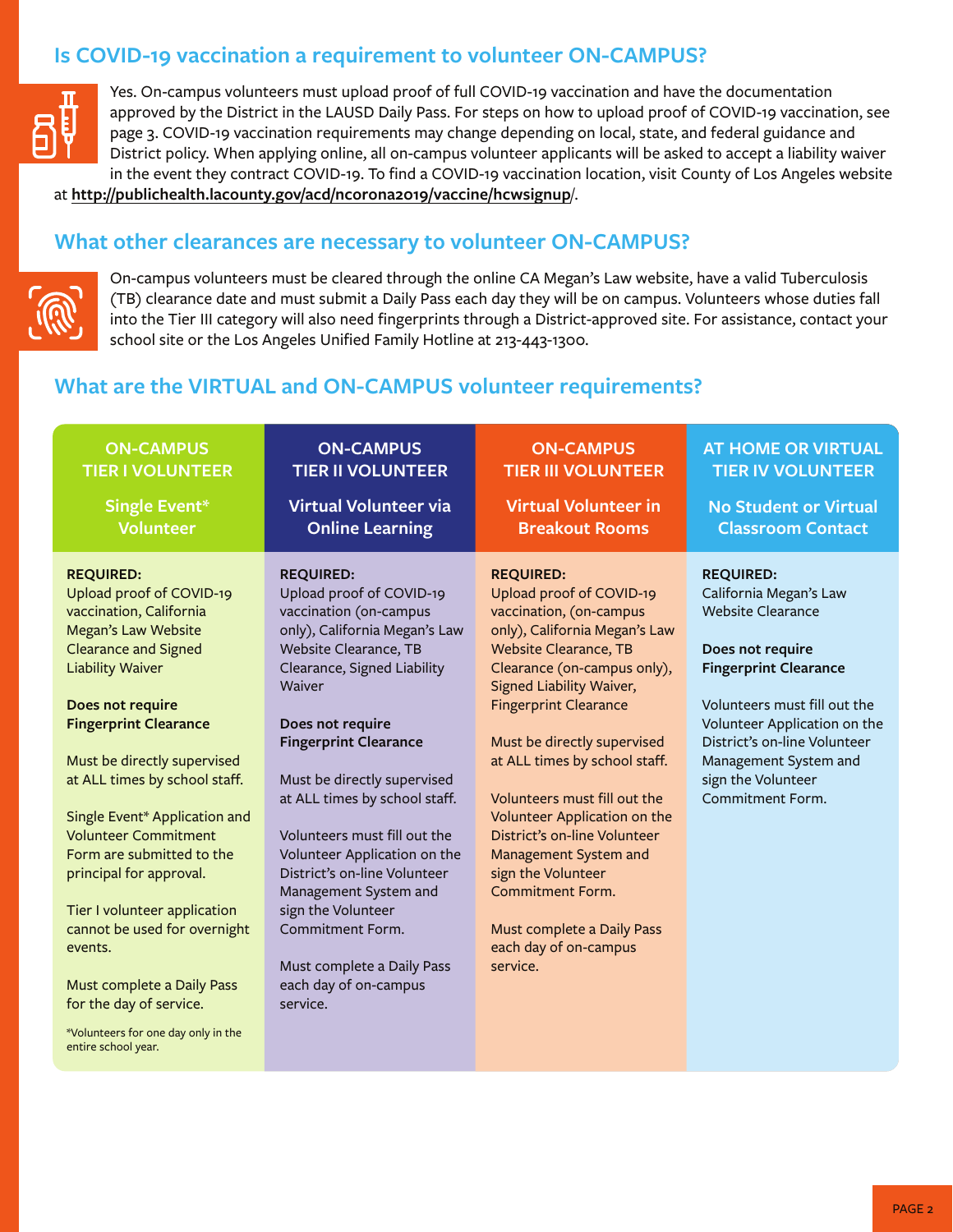# **How do I get fingerprint clearance? Is there a fee?**

#### **STEP 1**:

First, check with your volunteer site to confirm that fingerprinting is necessary for your volunteer assignment. Then, visit **http://www.applicantservices.com/LAUVOL**.

#### **STEP 2:**

Fill out the required fields, clicking "Next" to move to the next page. Note that many of the fields are already populated. There should be no fees associated with fingerprinting using this process, so please double check that all steps have been followed closely.

#### **STEP 3:**

When you get to the section which asks for your desired fingerprint location, type in the zip code or address of the area where you would like to fingerprint. Take note of their hours of operation, required documents and health/safety precautions required.

#### **STEP 4:**

Once you have made your appointment, you AND the fingerprint location will get a reminder by email and/or text message 24 hours prior to your appointment.

#### **STEP 5:**

LAUSD will notify the school of your fingerprint clearance.

# **Accessing the Daily Pass to Generate QR Codes and Upload Proof of COVID-19 Vaccination**

It is essential that you use your Volunteer Management System email and password to connect to the LAUSD Daily Pass at **https://dailypass.lausd.net**. On the Daily Pass site you can generate a QR code to enter the campus, view COVID-19 test results, upload the result of a Rapid Antigen Test, and upload proof of full COVID-19 vaccination. The first time you link your Volunteer Management System email and password to the Daily Pass, you will be asked to create a profile; however, after the initial registration you will simply need to sign-in each time to access the site.